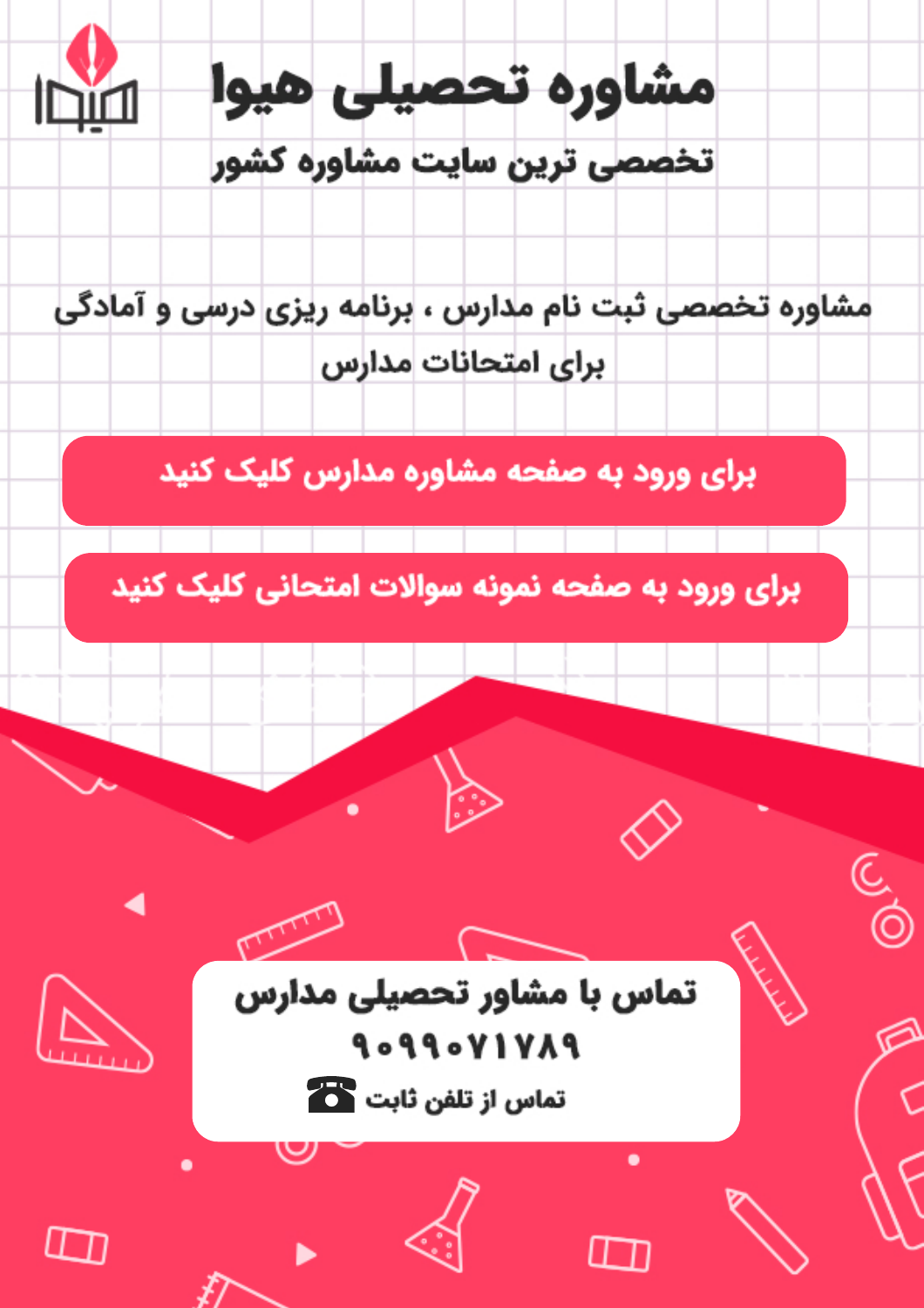|            | محل مهر یا امضای مدِر<br>سو ال<br><b>هیـ وا تخصصتی تُزین سلامی ایران شاوره کشور</b><br><b>هیـ وا تخصصی تُزین سایت</b> مشاوره <b>کشور</b>                                                                                                                                                                                                                                                                                                                           |  |  |  |  |  |
|------------|--------------------------------------------------------------------------------------------------------------------------------------------------------------------------------------------------------------------------------------------------------------------------------------------------------------------------------------------------------------------------------------------------------------------------------------------------------------------|--|--|--|--|--|
|            | اداره آموزش و پرورش منطقه ۱۷تهران                                                                                                                                                                                                                                                                                                                                                                                                                                  |  |  |  |  |  |
|            | <b>نوبت امتحانی</b> : صبح مساعت امتحان:<br>نام واحد آموزشي <b>: ناصو جمشيديان</b><br>ش صندلي(ش داوطلب):<br>وقت امتحان: • • \ دقيقه<br>تاريخ امتحان: / / ٩٩<br><b>سوَّال امتحان درس</b> : "2"vision نام دبیر: Mrs Fattahzadeh سال تحصیلی: <sup>۱۴۰</sup> ۰-۱۴۰۰                                                                                                                                                                                                     |  |  |  |  |  |
|            | Speaking score:<br>Paper score:<br>Final score:<br>Listening score:                                                                                                                                                                                                                                                                                                                                                                                                |  |  |  |  |  |
| 3<br>marks | In the name of God<br>لطفا خوش خط، خوانا، مرتب و تميز پاسخ دهيد.<br>Dictation and vocabulary:<br>A) Unscramble the letters and make words. Then write each word below the related picture.<br>1. Deaf people communicate with others by $n \leq n \leq a \leq o$ of sign language.<br>2. The boys are $ $ g n a h ing out<br>with each other.<br>?<br>3. Is each person's Finger print<br><u>uugnie</u><br><u>eotyrpt</u><br>Works.<br>4. Look! How nice are these |  |  |  |  |  |
| 1/5        | $C)$<br>$b)$<br>$a)$<br>B) Find the synonyms or antonyms of the words underlined. (one extra word in the box)<br>5. You know that your behavior shows your culture. =<br>Creates                                                                                                                                                                                                                                                                                   |  |  |  |  |  |
| marks      | harmful<br>6. Junk food is not useful for your body. $\neq$<br>wonderful<br>reflects<br>7. He produces many metal works with his skillful hands. =                                                                                                                                                                                                                                                                                                                 |  |  |  |  |  |

www.Heyvagroup.com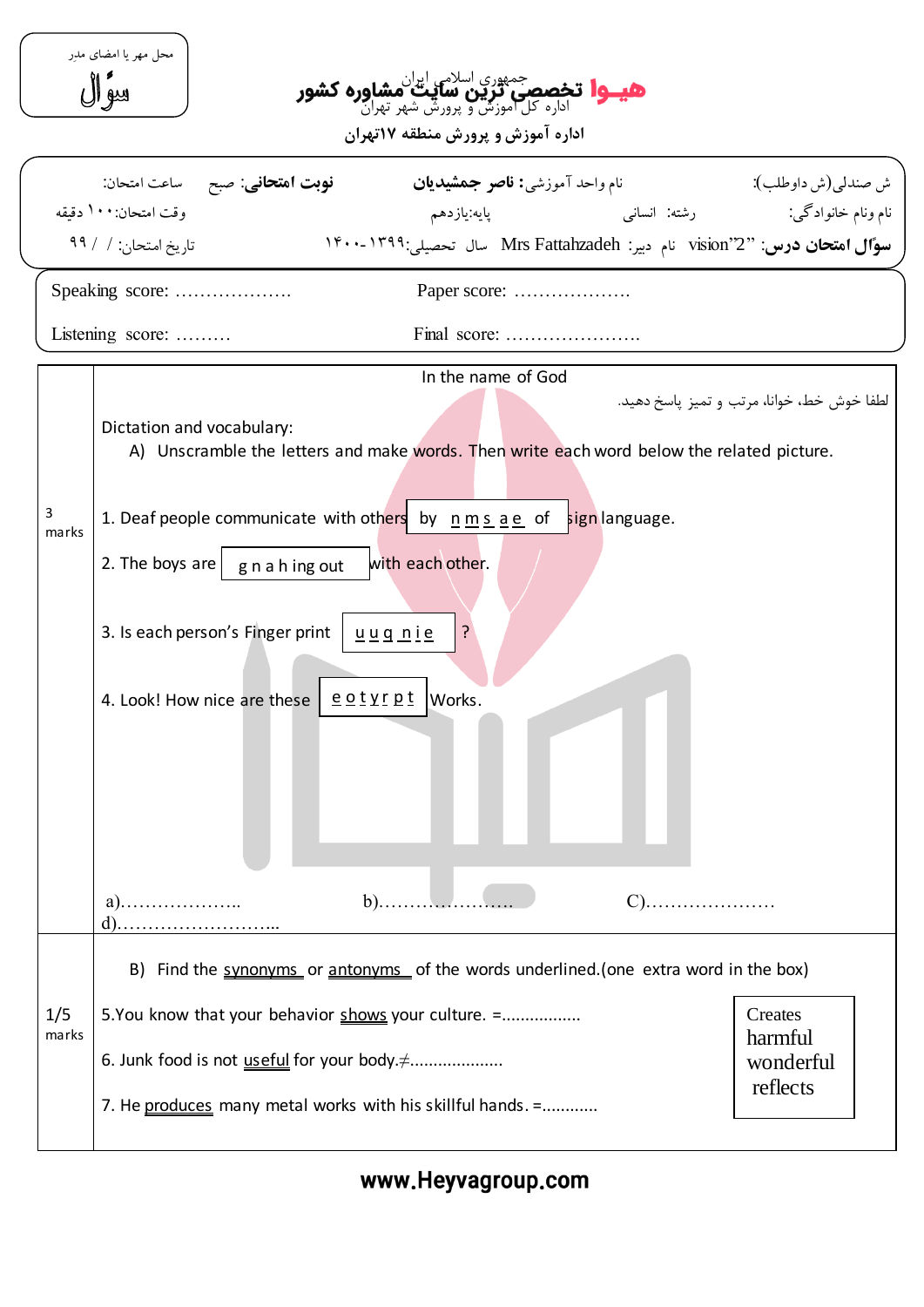## **هیــوا** تخصصی ترین سایت مشاوره کشور

| تاريخ: /١٣٩٨/٣ |                                                                                               | ادامەي سوالات زبان انگلیسی- پایه پازدهم           |  |  |
|----------------|-----------------------------------------------------------------------------------------------|---------------------------------------------------|--|--|
| 0/5<br>mark    | C) One odd out.                                                                               |                                                   |  |  |
|                | 8. emotional- national-physical-mental memorital continuous.                                  |                                                   |  |  |
|                |                                                                                               |                                                   |  |  |
|                | D) Match columns $\underline{A}$ and $\underline{B}$ . (one extra in column $\underline{B}$ ) |                                                   |  |  |
|                | Column A                                                                                      | Column B                                          |  |  |
|                | 10) Through a language                                                                        | a) do more exercise and balance your weight.      |  |  |
|                |                                                                                               | b) helps you to check your general health.        |  |  |
|                |                                                                                               |                                                   |  |  |
| 3<br>marks     |                                                                                               |                                                   |  |  |
|                | 12. Measuring blood pressure and                                                              | c) a combination of thoughts, feelings, attitudes |  |  |
|                |                                                                                               | and even clothing or                              |  |  |
|                |                                                                                               | d) a large group of people who live together      |  |  |
|                |                                                                                               | e) good examples of art and culture of            |  |  |
|                |                                                                                               | a country.                                        |  |  |
|                | 14. You have been like a couch potato!                                                        | f) people exchange their knowledge, beliefs       |  |  |
|                | You need to                                                                                   | and wishes.                                       |  |  |
|                |                                                                                               | g) who or what a thing or person is.              |  |  |
|                |                                                                                               |                                                   |  |  |
|                |                                                                                               |                                                   |  |  |
|                | E) Fill in the blanks with the words given. (One extera)                                      |                                                   |  |  |
|                |                                                                                               |                                                   |  |  |
|                | relationship- depends- habit-diversity-fluently<br>m <del>,noj ragroup,oon</del>              |                                                   |  |  |
| 2              |                                                                                               |                                                   |  |  |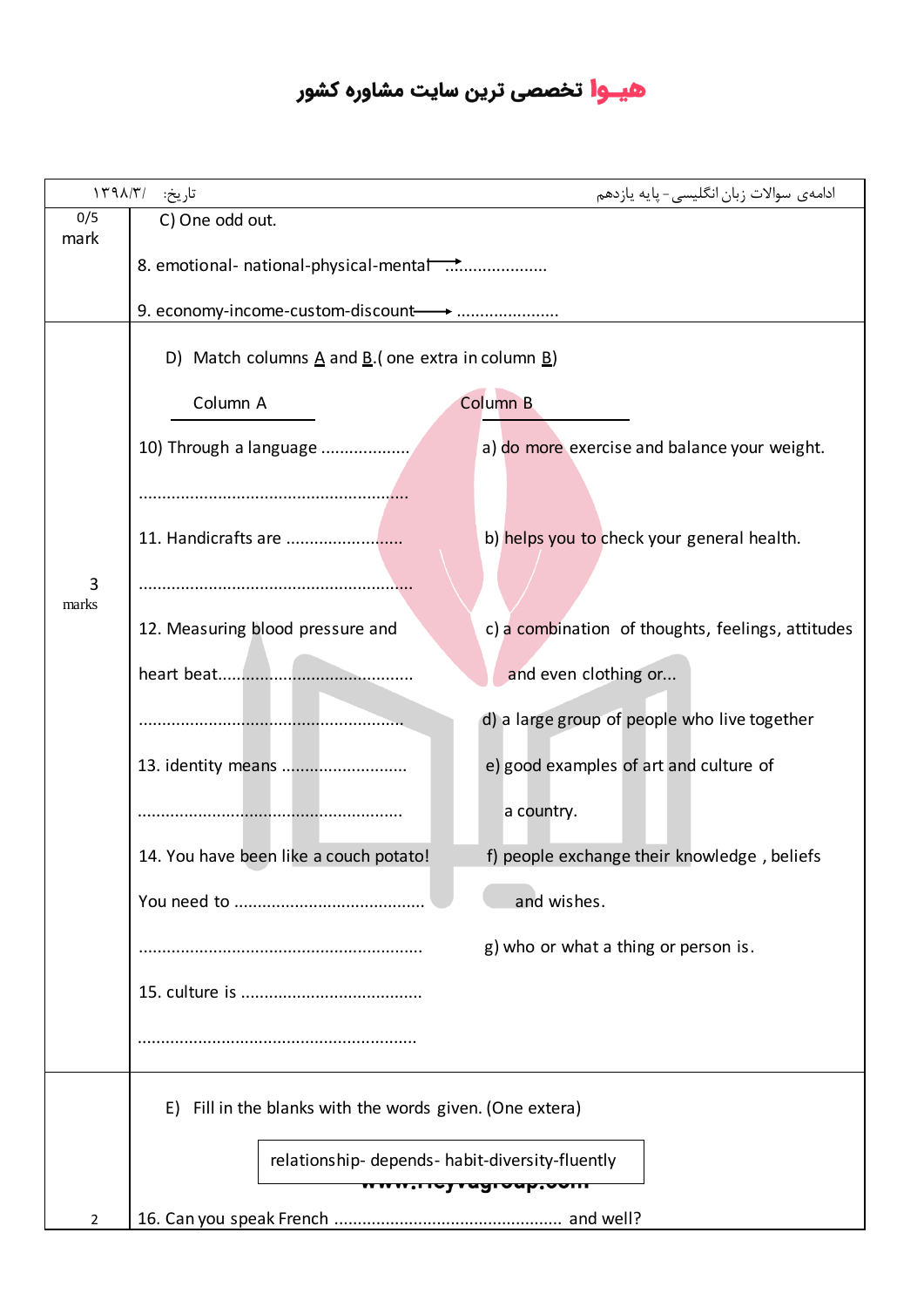| marks                   |                                                                                                                                |  |  |
|-------------------------|--------------------------------------------------------------------------------------------------------------------------------|--|--|
|                         | .m their size تخصصی ترین سایت مشاوره کشور The price of Iranian carpets                                                         |  |  |
|                         |                                                                                                                                |  |  |
|                         |                                                                                                                                |  |  |
|                         | تاريخ: /١٣٩٨/٣<br>ادامەي سوالات زبان انگلیسی – پایه پازدهم                                                                     |  |  |
| $\overline{2}$          | <b>Grammar and Writing:</b><br>F) choose the correct answer.                                                                   |  |  |
|                         | 20. I see  water in the glass.<br>b) a little<br>c) a few<br>d) five<br>a) many                                                |  |  |
| marks                   | 21. Have you ever  to paris ?<br>c) traveling<br>a) travel<br>b) to travel<br>d) traveled                                      |  |  |
|                         | a) can tell<br>b) tell<br>c) told<br>d) an telling                                                                             |  |  |
|                         | 23. why did you cry in class? We all were  at your behavior.<br>a) surprise<br>b) surprised<br>c) to surprise<br>d) surprising |  |  |
| $\overline{2}$          | G) write the correct form of the verbs in to the parantheses.                                                                  |  |  |
| marks                   |                                                                                                                                |  |  |
|                         |                                                                                                                                |  |  |
|                         |                                                                                                                                |  |  |
|                         |                                                                                                                                |  |  |
| 1<br>mark               | H) Rewrite the sentence with the words given.                                                                                  |  |  |
|                         | 28. My friend walks to school. (always-quickly)                                                                                |  |  |
|                         |                                                                                                                                |  |  |
| $\overline{2}$<br>marks | I) Unscramble the words and make sentences.                                                                                    |  |  |
|                         | 29. hasn't / good/ got/ yet/ a/ job / Maryam /./                                                                               |  |  |
|                         |                                                                                                                                |  |  |
|                         | 30) everything / we/ on time/ if/ goes/ arrive/ will/ well / ./                                                                |  |  |
|                         | www.Heyvagroup.com                                                                                                             |  |  |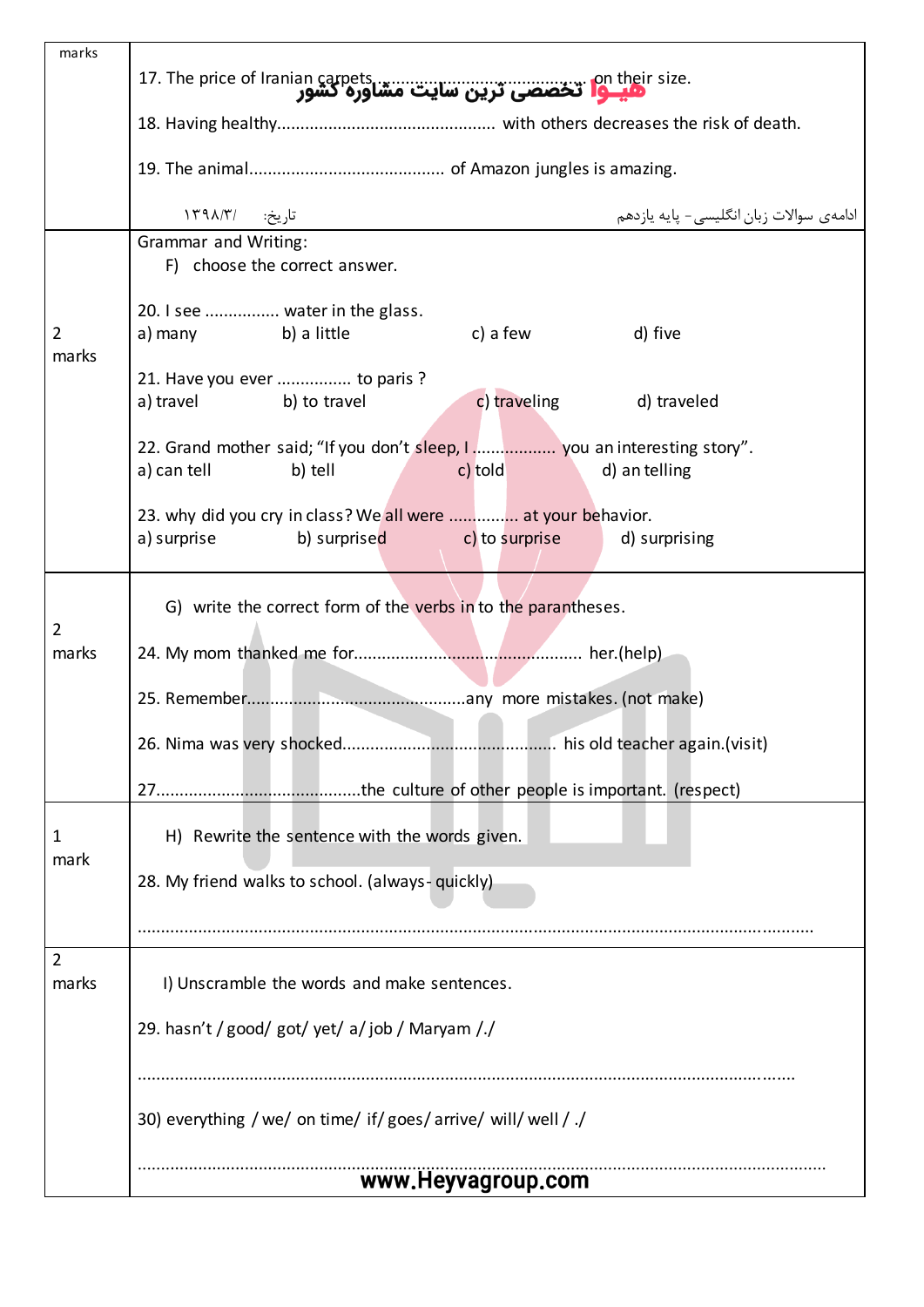|      | Pronounciation:                                                                                                            |
|------|----------------------------------------------------------------------------------------------------------------------------|
| 1    | $\vert$<br>Put appropriate <u>stress</u> or intonation.<br><b>هیــوا تخصصی ترین <del>سایت مش</del>او<del>ره گش</del>ور</b> |
| mark |                                                                                                                            |
|      | 31. Fifteen<br>32. Hurry up!                                                                                               |
|      | 33. I" Il buy a new car if I earn a lot of money.                                                                          |
|      |                                                                                                                            |
|      | K) Readings:                                                                                                               |
|      | Reading"I":                                                                                                                |
|      | The modern lifestyle has had both positive and negative effects on people's lives. Modern                                  |
|      | technologies have enabled us to have easy access to information, become more creative,                                     |
|      | experience fast communication, travel easier and have a more comfortable life.                                             |
|      | Using technology in a wrong way has caused bad habits and new types of addictions.                                         |
|      | Specialists have found different ways to cure technology addicts; For example these people                                 |
|      | should spend more time with their family members and friends, also they should limit the time                              |
|      | of working with their mobiles, tablets or computers and  In this way they can enjoy their                                  |
|      | life more.                                                                                                                 |
|      |                                                                                                                            |
| 1    | True False:                                                                                                                |
| mark |                                                                                                                            |
|      | True $\bigcirc$<br>False $()$<br>34. Becoming more creative is a positive effect of modern technology.                     |
|      | False $\cup$<br>35. If we use technology in a wrong way, we will enjoy our life. True $\bigcirc$                           |
|      | Multiple choice:                                                                                                           |
|      |                                                                                                                            |
|      |                                                                                                                            |
|      | a) bad effects<br>c) family members                                                                                        |
| 1    | b) technology addicts<br>d) bad habits                                                                                     |
| mark |                                                                                                                            |
|      | 37."Specialists" in this reading are the persons who                                                                       |
|      | a) are trying to cure technology addicts                                                                                   |
|      | b) like to travel fast<br>c) enabled us to have easy access to net                                                         |
|      | d) enjoy their lives more                                                                                                  |
|      |                                                                                                                            |